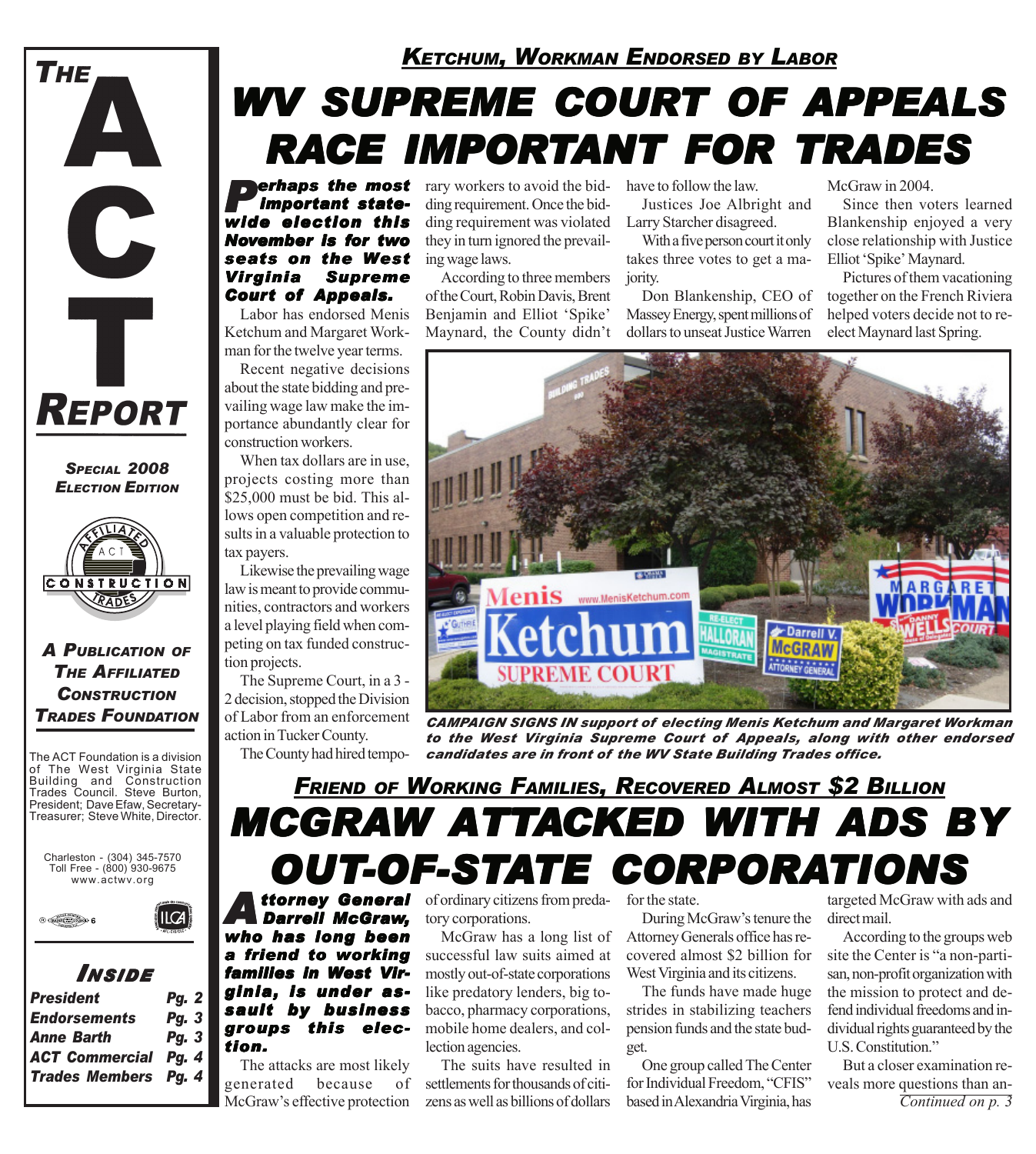# *PRESIDENTIAL ELECTION TOPS BALLOT BUILDING AND CONSTRUCTION TRADES RECORD*

### **John McCain**

**McCain Has Tried Repeatedly to Undermine Davis-Bacon Prevailing Wages.** McCain voted to prohibit application of Davis-Bacon laws in federal disaster areas, repeatedly supported exceptions to Davis-Bacon prevailing wage rules and even opposed a "sense of the Senate" resolution that would have expressed support for Davis-Bacon and opposition to its repeal. *(S. 1650, Vote 320, 10/7/99; S. 2019, Vote 119, 5/18/94; H.R. 5132, Vote 105, 5/21/92; H.R. 2916, Vote 181, 9/19/89; S. Amdt. 4031, Vote 134, 5/22/96)*

**McCain Health Plan Will Tax Health Benefits:** The McCain health plan calls for eliminating the tax break for health fund contributions. The plan results in a tax increase for construction workers. Making health fund contributions taxable will cost Building Trades workers \$1 to \$1.50 per hour. *(New York Times May 1, 08, ACT cost analysis.)*

**McCain Opposes Project Labor Agreements:** McCain opposes Project Labor Agreements which provide for union jobs on government construction projects. *(Ad by Associated Builders and Contractors.)*

**McCain Opposes Union Organizing:** McCain has won favor from anti-union forces for his opposition to the union organizing tactic of salting. *(Ad by Associated Builders and Contractors.)*

**McCain Voted to Allow Federal Contractors to Hire Permanent Striker Replacements:** McCain voted to block President Bill Clinton's order barring federal contractors from hiring permanent workers to replace workers on strike. *(H.R. 889, Vote 103, 3/15/95)*

**McCain Supported a Deal That Failed to Provide Fair Compensation for Asbestos Victims:** Decades of uncontrolled use of asbestos in many industries—and a deliberate cover-up of its health effects on workers—have caused a crisis of asbestos-related diseases for construction workers. A backroom deal between insurers and defendant companies in asbestos-related lawsuits resulted in grossly inadequate legislation that failed to provide fair compensation for victims of asbestos disease or any certainty that claims would be paid. It also would leave the asbestos trust fund more than \$40 billion short of the amount needed to pay fair claims. McCain voted to block efforts to improve the bill. *(S. 2290, Vote 69, 4/22/04)*

**McCain Supported the Most Devastating Trade Agreements in Our History:** McCain voted for NAFTA and CAFTA and wants to expand agreements like these although the United States has lost more than1 million jobs because of NAFTA. He also voted to normalize trade relations with China, making it easier for toxic products to enter the country and disregarding the Chinese government's long history of worker abuse. This country has lost 1.8 million jobs since China entered the WTO. *(H.R. 3450, Vote 395, 11/20/93; S. 1307, Vote 170, 6/30/05; H.R. 4444, Vote 251, 9/19/00; Economy Policy Institute, 10/9/ 07; Des Moines Register and www.BigThink.com interview, 11/07)*

**McCain Has Voted for Every Other Bad Trade Agreement:** McCain votes in support of any and all trade agreements regardless of their negative impacts on U.S. workers. He voted for CAFTA and trade agreements with Oman, Singapore, Chile and Morocco, among others, as well as for Fast Track bills to make it easier for the President to enact trade deals without strong worker protections. *(S. 33569, Vote 190, 6/29/06; S. 1307, Vote 170, 6/30/05; H.R. 2739, Vote 318, 7/31/03; H.R. 2738, Vote 319, 7/31/03; H.R. 434, Vote 353, 11/3/ 99; H.R. 3009, Vote 115, 5/16/02, Vote 117, 5/21/02, Vote 207, 8/1/02; S. 1269, Vote 292, 11/4/97)*

#### **Barack Obama**

**Obama Supports Davis-Bacon prevailing wage:** Obama supports Davis-Bacon prevailing wage laws for construction workers and would create job opportunities for building trades workers by investing billions of dollars in constructing and repairing our highways and bridges and communications and energy infrastructure. *(Barack Obama Speech to Building Trades Conference, 4/15/08; Obama Transportation Infrastructure Plan; Campaign Website)*

**Obama attacks the health care crisis with a plan for Working People:** The Obama plan provides affordable, accessible health care for all Americans, builds on the existing health care system, and uses existing providers and doctors to implement the plan. Under the Obama plan, patients will be able to make health care decisions with their doctors, instead of being blocked by insurance company bureaucrats. *(Candidate Website http://www.barackobama.com/issues)*

**Obama Supports Project Labor Agreements:** Obama has pledged to remove the Bush Ban on Project Labor Agreements. *(Speech to Building Trades Legislative Conference 4/15/08)*

**Obama will Protect Striking Workers:** Obama supports the right of workers to bargain collectively and strike if necessary. They will work to ban the permanent replacement of striking workers, so workers can stand up for themselves without worrying about losing their livelihoods. *(Candidate Website http:// www.barackobama.com/issues)*

**Obama supports a workers right to join a union:** Obama has pledged to sign the Employee Free Choice Act aimed at giving workers the right to join a union without intimidation from their employer. *(Barack Obama Speech to Building Trades Conference 4/15/08)*

**Obama will Invest in America & American Jobs:** "If we can spend \$10 billion a month rebuilding Iraq, we can spend \$15 billion a year in our own country to create jobs and strengthen the long-term competitiveness of our economy." *(Speech to Building Trades Legislative Conference 4/15/08)*

**Obama will Create a National Infrastructure Reinvestment Bank:** Obama will address the infrastructure challenge by creating a National Infrastructure Reinvestment Bank to expand and enhance, not supplant, existing federal transportation investments. This independent entity will be directed to invest in our nation's most challenging transportation infrastructure needs. The Bank will receive an infusion of federal money, \$60 billion over 10 years, to provide financing to transportation infrastructure projects across the nation. These projects will create up to two million new direct and indirect jobs and stimulate approximately \$35 billion per year in new economic activity. *(Candidate Website http:// www.barackobama.com/issues)*

**Obama will Keep Jobs in America:** Obama introduced the Patriot Employer Act of 2007 to provide a tax credit to companies that maintain or increase the number of full-time workers in America relative to those outside the US; maintain their corporate headquarters in America; pay decent wages; prepare workers for retirement; provide health insurance; and support employees who serve in the military. Obama would reward U.S. companies that keep good jobs in the United States, not those that ship our jobs overseas. *(Detroit Free Press, 6/3/08; Campaign Website; Patriot Employer Act of 2007, S. 1945)*

**Obama Tax Plan to Provide a Tax Cut for Working Families:** Obama will create a new "Making Work Pay" tax credit of up to \$500 per person, or \$1,000 per working family. (*Tampa Bay Business Journal*, *5/28/08; ThinkProgress.org, 6/12/08; Tax Policy Center report, 6/11/08)*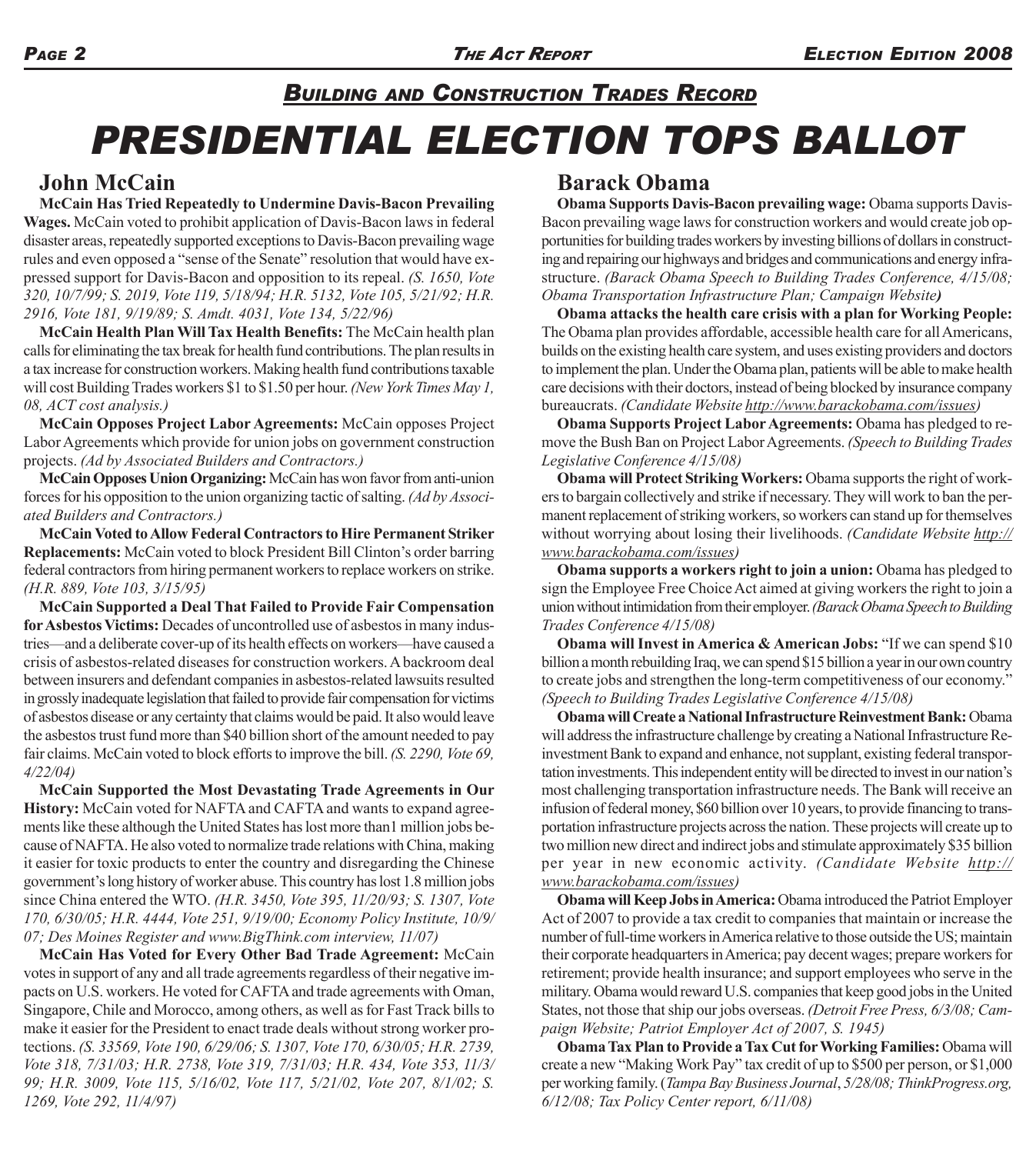# *NOVEMBER ELECTION ENDORSEMENTS*

*T he WV AFL-CIO makes en- makes endorsements in state elections following a process of ques- questionnaires, inter- interviews and a review of each candidate's track record and positions.*

For national elections the process is different because each International Union will make their own decision.

Most, but not all unions are supporting Anne Barth in her challenge to Shelly Moore Capito for the Second Congressional U.S. House of Representatives seat in West Virginia.

Barth, a long time aid to Senator Robert C. Byrd, is focusing on Capito's support for President George Bush on key policy areas such as the war in Iraq and the economy.

On spending and the economy Barth claims Capito is in part responsible for the huge budget deficits we now have because Capito's consistent votes with President Bush on budget and tax issues.

Barth is also calling for a plan to end the war in Iraq and claims Capito has voted to support Bush and Vice President Dick Chaney "100% of the time."

Barth also wants more investment in local infrastructure projects and work force training.

### **Barack Obama - President** *WV AFL-CIO Endorsed Candidates*

**Menis Ketchum, Margaret Workman – WV Supreme Court Joe Manchin – Governor Jay Rockefeller – U.S. Senate Alan Mollahan, Anne Barth, Nick Joe Rahall – U.S. Congress Darrell McGraw – Attorney General Natalie Tennant – Secretary of State John Perdue – Treasurer Glen Gainer - Auditor**

## **State Senate**

**1st** Jack Yost **2nd** Jeffrey Kessler **4th** Rocky D. Holmes **5th** Robert Plymale **6th** John Pat Fanning **10th** James McNeely **11th** William R. Laird IV **12th** Douglas Facemire **15th** Clark Barnes\* **17th** Dan Foster

### **House of Delegates**

**1s**t Randy Swartzmiller **2nd** Roy Givens **3rd Orphy Klempa**, Tal **Hutchins 4th** Michael Ferro **5th** Dave Pethtel **7th** Ron Nichols **8th** Charley Webb **9th** Jim Marion **10th Dan Poling**, John Ellem, Brenda Brum **12th** Jo Boggess Phillips **13th** Dale Martin, Brady Paxton

**14th** Karen Coria, Jeff **Martin 15th** Carl Eastham, Jim **Morgan 16th** Amy Martin Herrenkohl, Doug Reynolds, Dale Stephens **17th** Don Perdue, Richard **Thompson 18th** Larry Barker **19th** Greg Butcher, Jeff Eldridge, Ralph Rodighiero, Josh Stowers **21st** Harry Keith White **22nd** Daniel Hall, Linda Goode Phillips **23rd** Clif Moore **24th** Mike Vinciguerra, Jr. **25th** John Frazier **27th** Louis Gall, Virginia Mahan, Ricky Moye, Sally Susman, Bill Wooton **28th** Thomas Campbell, Ray Canterbury **29th** Tom Louisos, David Perry, Margaret Staggers **30th** Bonnie Brown, Nancy Guthrie, Bobbie Hatfield,

Mark Hunt, Sharon Spencer, Danny Wells **31s**<sup>t</sup> Carrie Webster **32nd** Jon Cain Sr, Carmela Ryan-Thompson **33rd David Walker 34th** Brent Boggs **35th** Sam Argento **36th** Joe Talbott **37th** Bill Proudfoot **39th** Bill Hamilton **40th** Mary Poling **41st** Ron Fragale, Richard Iaquinta, Tim Miley **42nd** Mike Manypenny **43rd** Mike Caputo, Linda Longstreth, Timothy Manchin **44th** Barbara Fleischauer, Charlene Marshall, Alex **Shook 46th** Stan Shaver **48th** Donna Kuhn **50th** Ruth Rowan **52nd** Mike Roberts **54th** Walter Duke **58th** Tiffany Lawrence

\* WV State Building Trades



*ANNE BARTH SIGNS a pledge to support the Employee Free Choice Act. The Act would make it easier for workers to join a union and be free of intimidation from their employer. Congresswoman Shelly Moore Capito has voted against the measure.*

# *MCGRAW*

swers about who funds the organization. *CONTINUED FROM P. 1*

On its website CFIF states it "relies on private financial support from individuals, associations, foundations and corporations"

However, it does not identify which corporations or foundations financially support it.

In 1999 Thomas Humber, the President and CEO of the National Smokers Alliance, a front group originally created with funding from Philip Morris wrote to Lorillard Tobacco Company requesting financial support.

Humber wrote to Lorrillards Ron Milstein that "I would even like to talk with you about a development project, the Center for Individual Freedom, which might be of interest to Lorrillard's parent or associated companies," he wrote.

Tony Fabrizio, the Chairman of CFIF is a partner of the international research firm Fabrizio, McLaughlin, and Associates. According to web sources he served as chief pollster and strategist for Bob Dole's 1996 Presidential race and is recognized by the international media as a national Republican strategist and spokesman.

Another questionable group called West Virginia Citizens Against Lawsuit Abuse has repeatedly attacked McGraw.

Similarly their funding is undisclosed.

However their attacks are frequently used in a U.S. Chamber of Commerce publication called the West Virginia Record.

"They don't disclose if the same companies Attorney General McGraw caught trying to take advantage of West Virginia's citizens are paying for the ads," said Steve White, ACT Director.